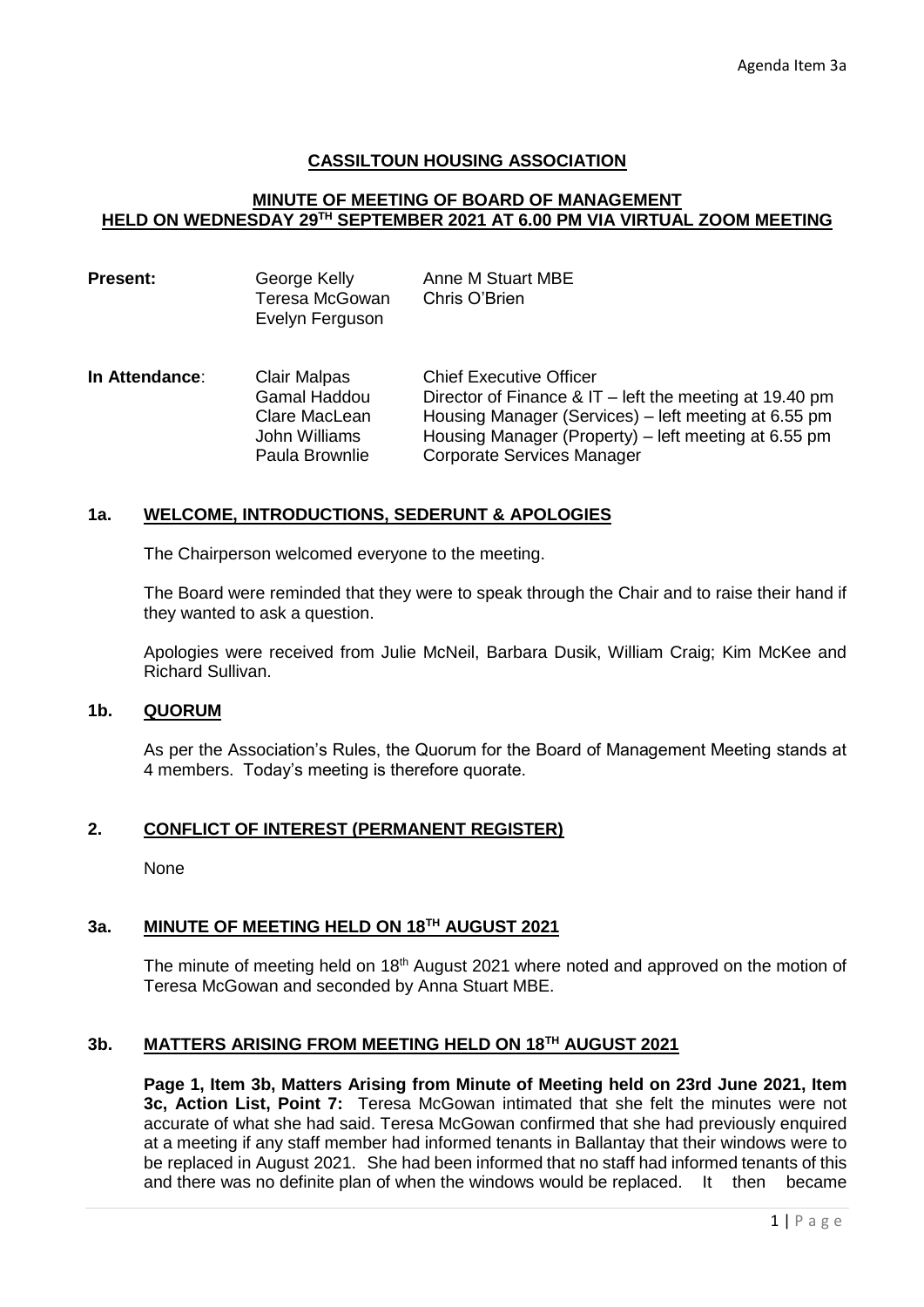apparent a week later, that tenants were informed in writing that their windows would be replaced in August 2021.

**Page 2, Agenda Item 3c, point 3, Action List from meeting held on 23rd June 2021:** CEO confirmed that the heat loss of the building is measured by insultation values, glazing and heating system. It is judged through the EPC. Through EESSH, it is hoped to get properties up to a band B. Most of our properties are a band C. To get all our properties up to a band B will be unaffordable. The Stock Condition Survey will identify these properties. The Scottish Government are aware that this will be the case for a lot of RSLs. Teresa McGowan enquired of newbuild properties. CEO confirmed they are a band B.

Teresa McGowan enquired if we can obtain Government funding to bring properties up to date with regards to EESSH. CEO confirmed that there is none at present.

**Page 8, Item 7, Chief Executive's Bi Monthly Report: Office/Tenants:** The CEO intimated that office opening hours were due to be reviewed at the end of September 2021. The CEO suggested that the current office opening hours with appointments only for tenants continue until the end of December 2021. The Board of Management agreed.

# **3c. ACTION LIST FROM MEETING HELD ON 18TH AUGUST 2021**

| 1. | CEO to liaise with DoO re Homeless<br>and our 30% allocation. Board to<br>receive benchmarking information on<br>our performance of allocations to<br>homeless over the last 5 years. | CEO/DoO                          | To be presented at Board<br>meeting on 29 <sup>th</sup> Sept 21                                                                                                                                                                                                                      |
|----|---------------------------------------------------------------------------------------------------------------------------------------------------------------------------------------|----------------------------------|--------------------------------------------------------------------------------------------------------------------------------------------------------------------------------------------------------------------------------------------------------------------------------------|
| 2. | Asbestos Management Plan will be<br>presented as part of the next<br><b>Operations Technical Report</b>                                                                               | Housing<br>Manager<br>(Property) | Outline of plan being<br>presented to H&S Committee<br>Monday 21 <sup>st</sup> June 21, plan will<br>then be created and<br>presented to future Board<br>Meeting as part of Technical<br>Report                                                                                      |
| 3. | Scottish Government have issued<br>guidance on EESSH2 and workshops<br>have been set up to take Board<br>through the guidance on 11th August<br>2021 and 18th August.                 | Housing<br>Manager<br>(Property) | DoO has confirmed that we<br>cannot progress with<br>workshops pending the<br>completion of the Stock<br>Condition Survey. Teresa<br>McGowan enquired as to how<br>we can determine heat loss of<br>a building. CEO to report<br>back. To be reported at<br>Board meeting on 29/9/21 |
| 4. | Board unanimously agreed to the<br>procurement of a contractor to<br>undertake gas maintenance and<br>gave delegated authority to the DoO<br>to process with the procurement          | D <sub>o</sub> O                 | Procurement plan in Place<br>with appropriate milestones.<br>Board will be updated through<br>next Operational Report.                                                                                                                                                               |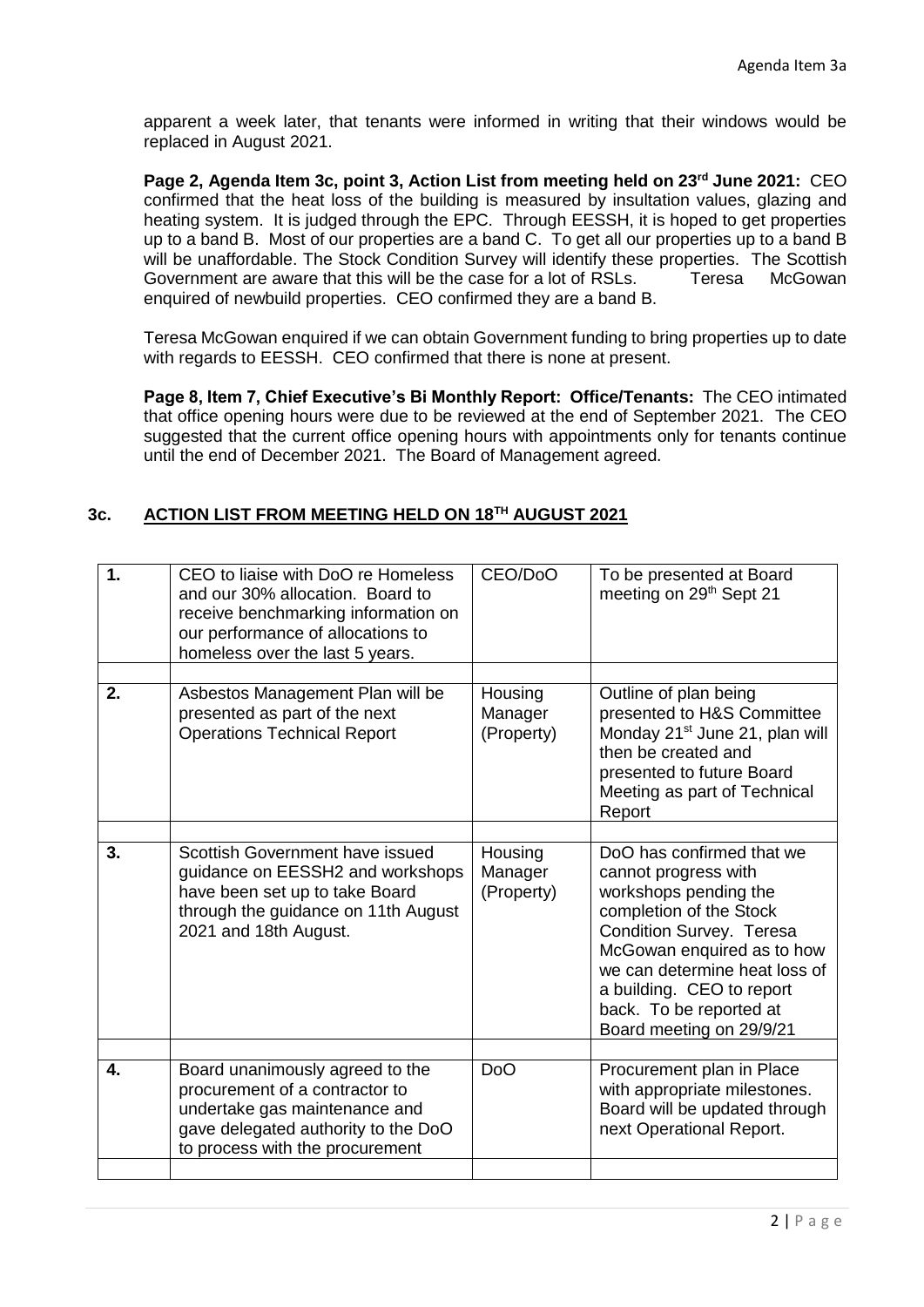| 5.  | The Board unanimously approved to<br>procure a contractor to fulfil the terms<br>of the funding from the Social<br>Housing Fund for Improved Walking<br>and Cycling Facilities.                                                                                                    | D <sub>o</sub> O         | Project Plan in Place Board,<br>QS working on Brief will be<br>updated through next<br>operational report.                                                                                                                                |
|-----|------------------------------------------------------------------------------------------------------------------------------------------------------------------------------------------------------------------------------------------------------------------------------------|--------------------------|-------------------------------------------------------------------------------------------------------------------------------------------------------------------------------------------------------------------------------------------|
| 6.  | Donation Policy - to be presented at<br>a future meeting                                                                                                                                                                                                                           | <b>CSM</b>               | To be presented at next<br>Board on 29/9/21                                                                                                                                                                                               |
| 7.  | Board unanimously approved to<br>procure an organisation along with<br>other Housing Association's to carry<br>out a robust audit of our compliance<br>against H&S.                                                                                                                | <b>CEO</b>               | Procurement exercise<br>concluded - Item redacted as<br>contains sensitive information                                                                                                                                                    |
| 8.  | Give delegated authority to the DoO<br>to commence the full procurement<br>process in early 2022 to allow a new<br>contract to be advertised and thus<br>facilitate timely appointment of a<br>contractor for the 3-year period from<br>1st September 2022 - 31st October<br>2025. | <b>DoO</b>               | DoO to action at the<br>appropriate time                                                                                                                                                                                                  |
| 9.  | <b>SHR's Regulatory Framework and</b><br>Assurance Improvement Plan -<br>points highlighted in yellow to be<br>removed                                                                                                                                                             | <b>CEO</b>               | Assurance Improvement Plan<br>has been updated and<br>workshop with Board on<br>remaining part of Assurance<br>Plan completed -Completed                                                                                                  |
| 10. | Benchmarking on reactive repair<br>costs to be carried out Qrt 3                                                                                                                                                                                                                   | DoF/IT                   | Report to be carried out by<br>Quarter 3                                                                                                                                                                                                  |
| 11. | Board recruitment - Board agreed to<br>wait until after AGM which will give<br>time for Comm Dev Manager to<br>assess community uptake                                                                                                                                             | <b>CEO</b>               | Ongoing                                                                                                                                                                                                                                   |
| 12. | Complaints Report to include<br>comparison with 2019/20<br>Do we check if tenants are happy<br>with the outcome of complaints                                                                                                                                                      | <b>CSM</b><br><b>CSM</b> | To be carried out in next<br>report. We do not enquire if<br>tenants are happy. We<br>assume they are and if not<br>would progress to stage 2 of<br>the complaint process $-$ to be<br>presented at next board<br>meeting on 27th Sept 21 |
| 13. | Sidey, Window Replacement. CEO<br>to liaise with DoO re<br>samples/information for tenants to<br>drop into the office to see. CEO to<br>liaise with DoO re window ledges                                                                                                           | <b>CEO</b>               | Verbal update to be provided<br>at the meeting on 29/9/21                                                                                                                                                                                 |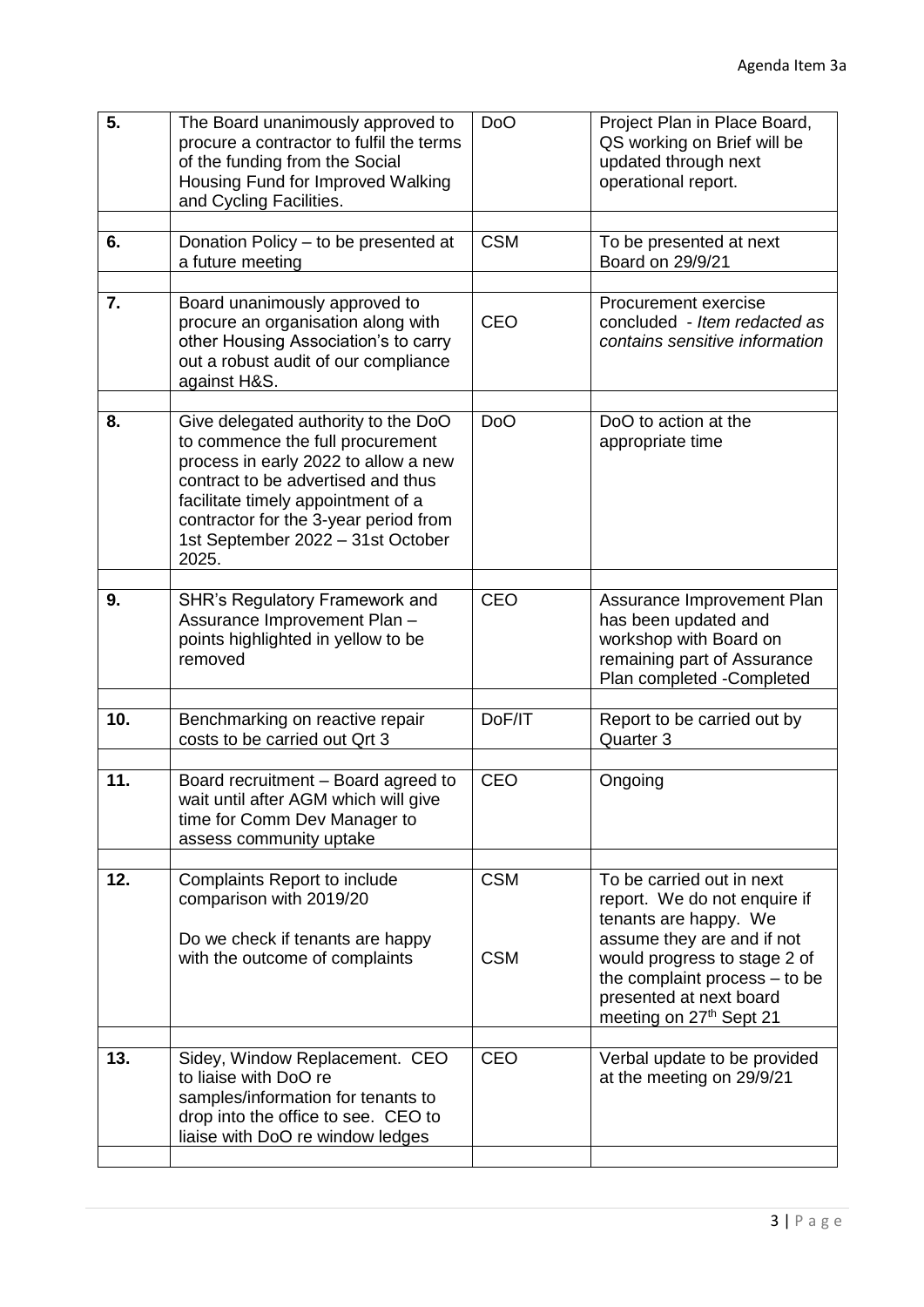| 14. | Void loss at 68 Machrie Drive - has<br>this property been relet                                                                                                        | <b>CEO</b> | New resident has not moved<br>in as the care organisation is<br>still completing their internal<br>processes. However care<br>organisation has agreed to<br>cover the rent charge from the<br>1 <sup>st</sup> July 2021 |
|-----|------------------------------------------------------------------------------------------------------------------------------------------------------------------------|------------|-------------------------------------------------------------------------------------------------------------------------------------------------------------------------------------------------------------------------|
| 15. | Business Continuity - COVID 19:<br>Current pattern of working to be<br>reviewed in December 2021                                                                       | <b>CEO</b> | CEO updated the board at<br>meeting on 29//9/21                                                                                                                                                                         |
| 16. | Board approved to suspend Working<br>from Home allowance from Friday<br>20 <sup>th</sup> August 2021                                                                   | <b>CEO</b> | Completed                                                                                                                                                                                                               |
| 17. | Castlemilk Drive - video tour of<br>properties to be arranged                                                                                                          | <b>CEO</b> | Completed and sent out to<br>Board for their information                                                                                                                                                                |
| 18. | <b>Operations Sub Committee meetings</b><br>to be resurrected after the September<br><b>Board Meeting</b>                                                              | <b>DoO</b> | Completed                                                                                                                                                                                                               |
| 19. | September Board meeting - to be<br>held on 29 <sup>th</sup> September 2021                                                                                             | <b>CSM</b> | Completed                                                                                                                                                                                                               |
| 20. | Policies approved<br>Disposal of Land and Assets - TC<br>Young to look over                                                                                            | <b>CEO</b> | Completed and new draft<br>circulated.                                                                                                                                                                                  |
|     | Policy statement on Disposals and<br>organisational change (Compliance<br>with SHR Regulatory Standard 7)                                                              |            | Completed                                                                                                                                                                                                               |
|     | Policy register to be updated                                                                                                                                          | <b>CSM</b> | Completed                                                                                                                                                                                                               |
| 21. | Domestic Abuse to be added to<br>Board training topics for 2021/22                                                                                                     | <b>CSM</b> | Completed                                                                                                                                                                                                               |
| 22. | Entitlement, benefits and payment<br>register to be updated re board<br>members who are receiving new<br>windows as part of the Window<br><b>Replacement Programme</b> | <b>CSM</b> | Completed                                                                                                                                                                                                               |
| 23. | Environmental Contractor - Board<br>agreed to terminate contractor                                                                                                     | CEO/DoO    | Completed                                                                                                                                                                                                               |
|     | Delegated authority given to DoO to<br>negotiate terms of the Environmental<br>Contract with Caledonian and appoint<br>once Ground control contract ceases             | <b>DoO</b> | Completed                                                                                                                                                                                                               |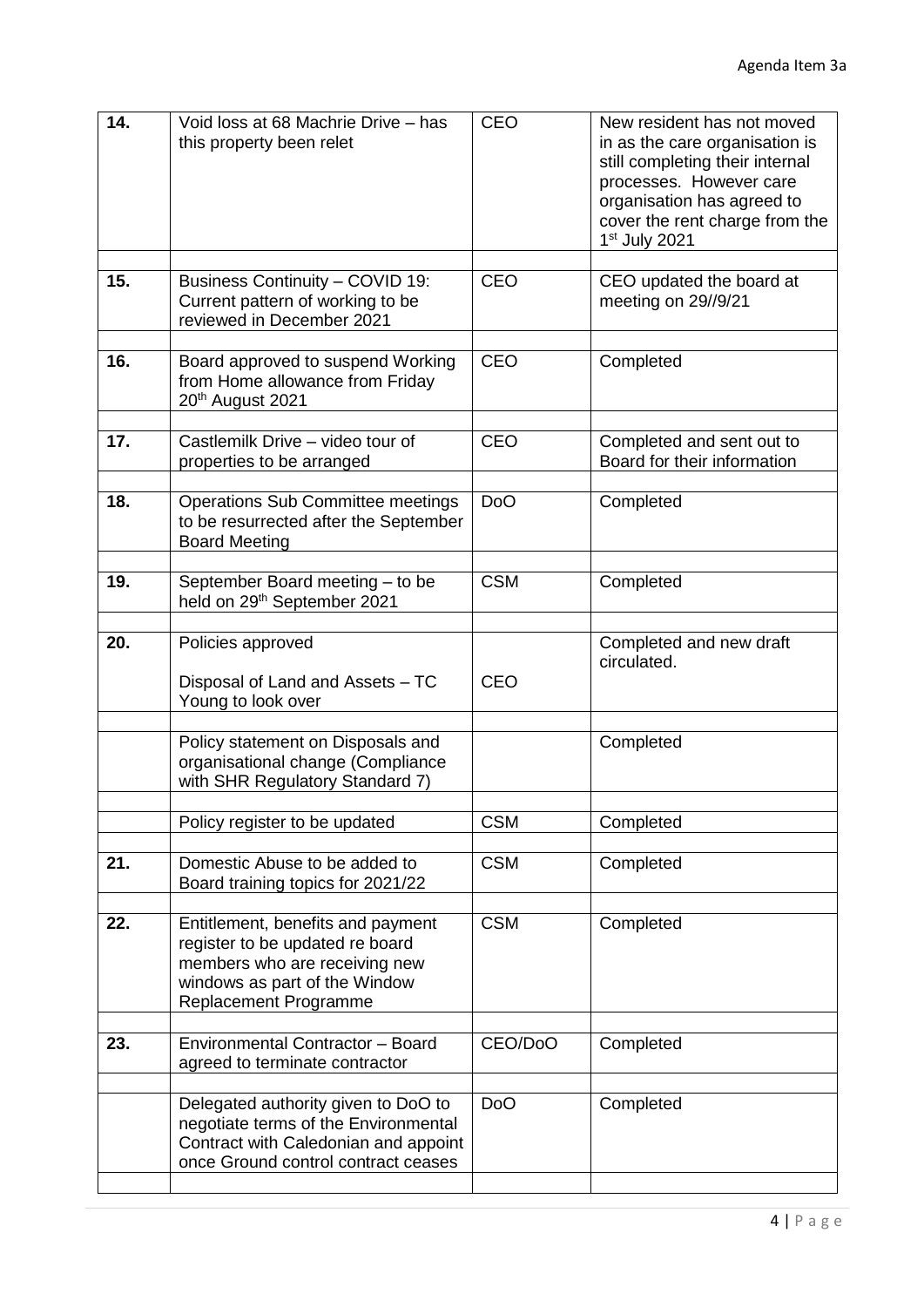| 24. | Scottish Homes Awards Ceremony,<br>Board approved to reserve a table for | <b>CSM</b> | Completed |
|-----|--------------------------------------------------------------------------|------------|-----------|
|     | 10 people to attend                                                      |            |           |

# **3d. MINUTE OF MEETING HELD ON 11TH SEPTEMBER 2021**

The minute of meeting held on 11<sup>th</sup> September 2021 where noted and approved on the motion of Anna Stuart MBE and seconded by Teresa McGowan.

# **3e. MATTERS ARISING FROM MEETING HELD ON 11TH SEPTEMBER 2021**

None

## **3f. ACTION LIST FROM MEETING HELD ON 11TH SEPTEMBER 2021**

|    | <b>Details</b>                 | <b>Person</b>      | <b>Status</b>                        |
|----|--------------------------------|--------------------|--------------------------------------|
|    |                                | <b>Responsible</b> |                                      |
|    | Election of Office Bearers Sub | CEO & CSM          | Approved                             |
|    | Committee Membership and       |                    | SHR Portal to be updated – completed |
|    | <b>Subsidiary Membership</b>   |                    | Staff to be notified - completed     |
|    |                                |                    |                                      |
| 2. | Governance Documents to be     | CSM/CSA            | Completed                            |
|    | sent to Board Members to       |                    |                                      |
|    | sign off                       |                    |                                      |

#### **4. CHAIR'S REPORT**

The Chair reported.

7<sup>th</sup> September – Attended Assurance Workshop to cover regulatory standards Equality and Human Rights; Statutory Guidance; Organisation Details and Constitution; Assurance and notification; Scottish Social Housing Charter performance; tenant and service user redress and whistleblowing. The evidence showed after a few updates we can be assured that the Association complies with the Standards.

**8 th September** – Handed over the keys to a tenant at Castlemilk Drive. The tenant was delighted with their new home.

**10th September** – attended the tender opening for the Cycle fund project . We only received one tender that was above the grant amount. Tom Atkinson is working to enable a reduced contract sum to get this work done.

**11th September –** The Association's AGM took place followed by the Board of Management meeting where George Kelly was elected as Chairperson for another year.

**13th September** – attended a photoshoot at Castlemilk Drive highlighting the local apprentices who have completed their journey to become tradesmen.

**14th September** – attended Doors Open Day at the Stables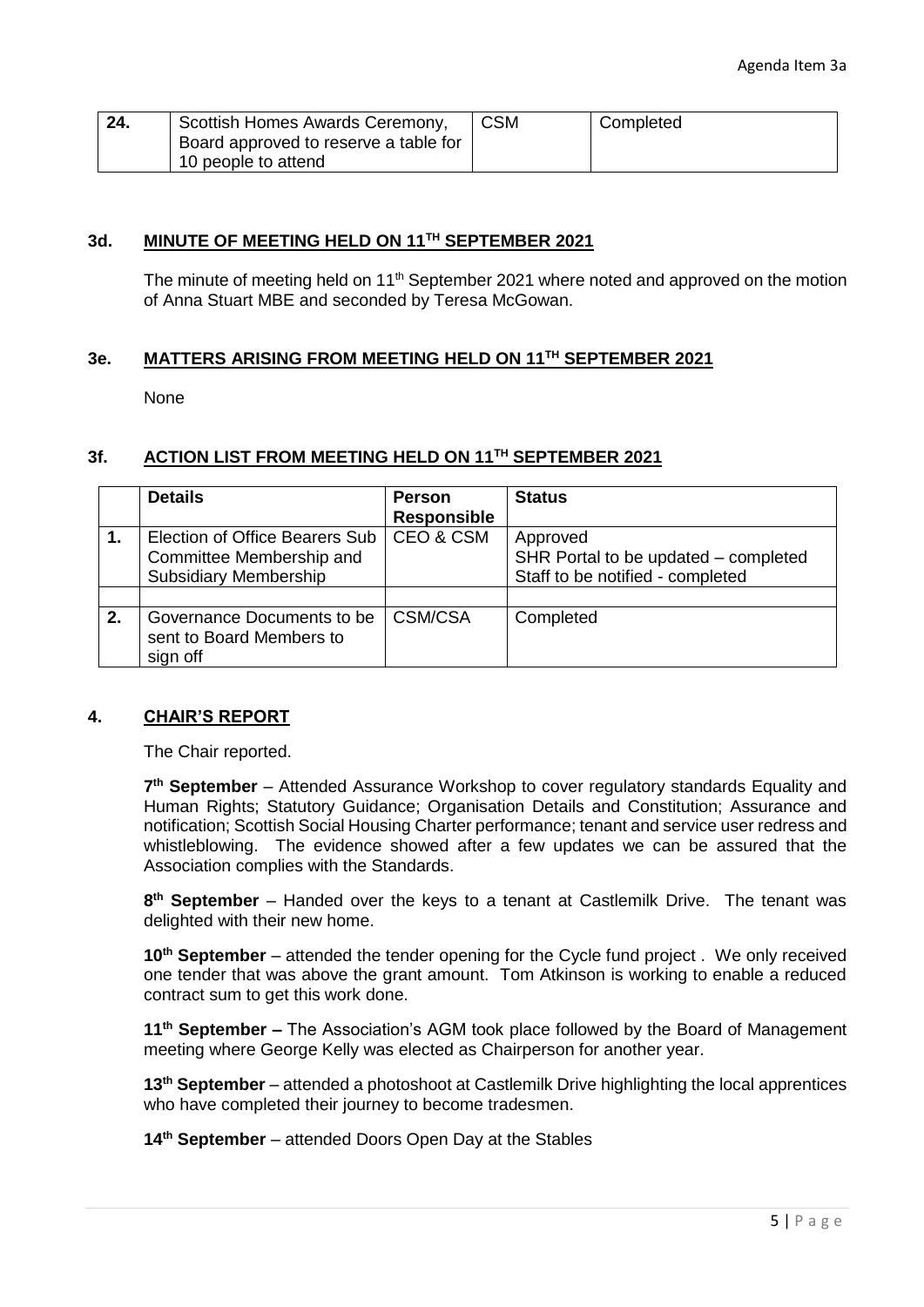**16th September –** read through the Association's recent IIP Report and Dolphin Index report. These reports filled the chair with a great sense of pride. Excellent reports. The reports will be presented to the Staffing Sub Committee on 30<sup>th</sup> September 2021.

**29th September** – watched our Community Development Manager present a video via Youtube giving an account of what the local community did during COVID. The Chair thanked her for an excellent video.

# **5. OPERATIONS BI MONTHLY REPORT**

#### **5a. Operations Service Performance**

Housing Manager (Services) presented the above report previously circulated with the agenda.

The Housing Manager (Services) highlighted:

**Page 6, Castlemilk Drive Newbuild:** Director of Operations and Chairperson handed over the keys to the first tenants of the newbuild. The first handover of Castlemilk Drive Development saw the first six properties handed over on 8th and 9th of September. The next handover (12 properties) will take place during the first week in November and then the next 12 will be on or before 9<sup>th</sup> December. After this the next block will be handed over in January 2022.

#### **Arrears Comparison over the last three years, 2019/20, 2020/21, 2021/22 – Appendix 1**

Housing Manager (Services) presented the arrears comparison over the last three years. The arrears during 19/20 seen our arrears rise over the year. During 2020/21 when COVID hit, seen our arrears increase over the year. However, during 2021/22, we started higher than the previous year but have been slowly decreasing. This end of period, arrears went up again due to the September holiday weekend. On Tuesday  $28<sup>th</sup>$  September, the Association took over £6,000 chip and pin payments which a lot of people would have paid on the Friday of the holiday weekend. However, paying on the Tuesday took us out of period 6. The Chief Executive referred to the arrears graph which outlines some patterns year on year. However, we are £25k lower than last year. We have an Arrears Action plan in place which has been distributed to the team. The team will be working on this over the next few weeks. A few of the high arrears cases had a NOP which came live at the end of September. There will be a few that we will be taking to Court but hopefully we can make repayment arrangements with them before going to Court. Anna Stuart enquired if there will be an impact on arrears with Furlough coming to an end. Housing Manager (Services) confirmed that this could be the case and also with the changes to Universal Credit. The Advice Team have spoken about this and we will try and help as many people as possible. We don't have any appointments until November. We are sourcing where we can signpost clients to other providers.

Anna Stuart intimated that she had read in the paper that there is money available to help tenants get out of their rent arrears. Housing Manager (Services) confirmed that this is the case but had heard of a tenant applying but was unsuccessful. The CEO confirmed that the funding that is available is in the form of a loan. This may be more applicable to tenants in the private sector that they may lose their home as opposed to the social sector where we will put arrangements in place with the tenant.

Teresa McGowan enquired of how we are benchmarking our arrears against other RSLs during this particular period. Housing Manager (Services) informed the Board that the Director of Operations had carried out some benchmarking for the Arrears Action Plan. The Chairperson intimated that the SHR via their website outline benchmarking on arrears. The Chief Executive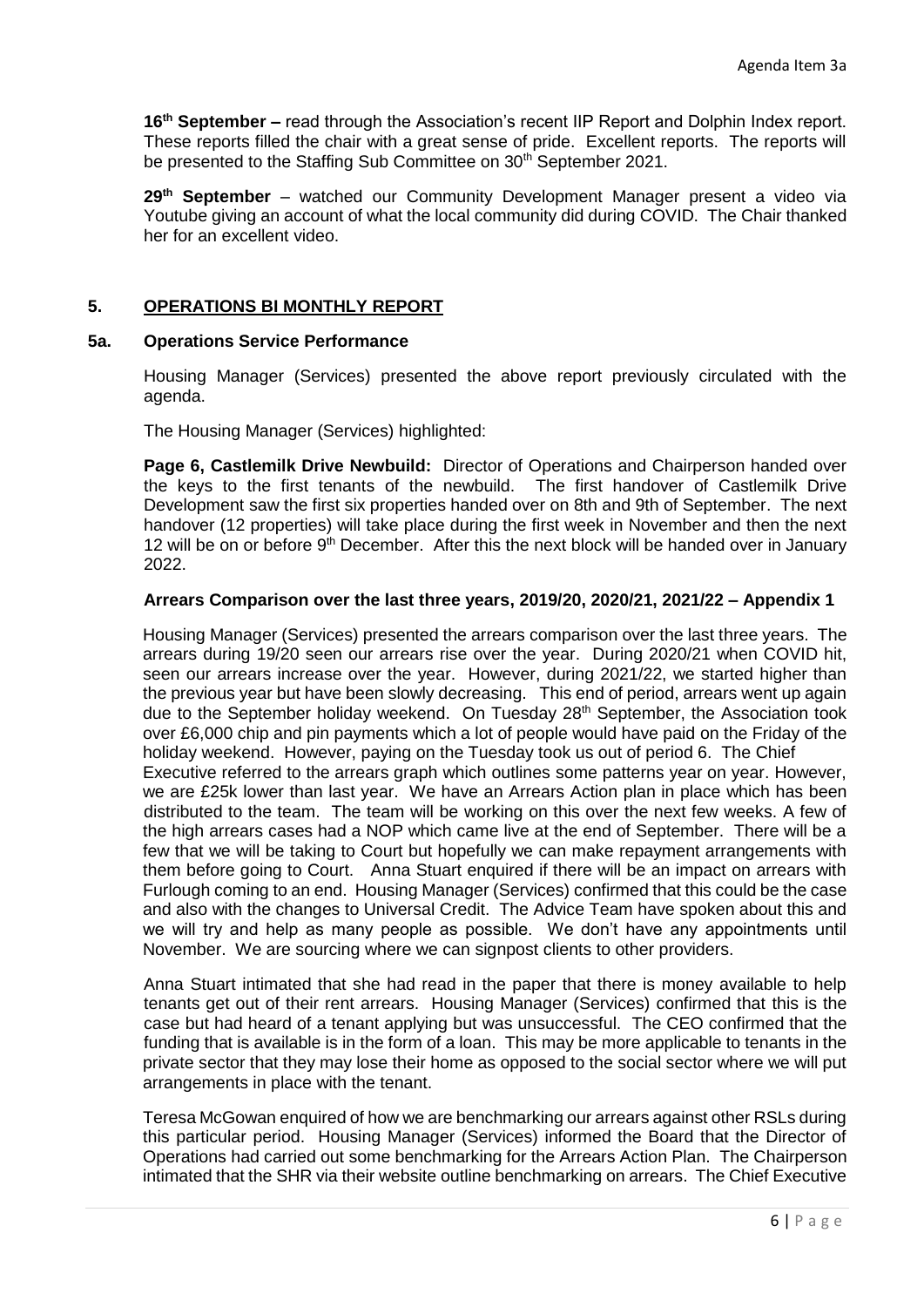confirmed that each quarter she presents statistics on arrears, absence voids etc. Director of Operations will present at future Operations Sub Committee meetings benchmarking information to be considered.

## **Homelessness – Appendix 2**

Appendix 2 outlines the Lets Performance over the past 5 years which is broken down Internal Transfer; Section 5 referral and Direct applications.

In 2019/20 the percentage was quite high for Section 5 referral, i.e. 46.48%. This was highlighted to the Operations Sub Committee at this time as we were sitting at 44%. A lot of the properties that were let to Section 5 referrals were within Croftfoot, Tormusk, Hoddam and Ballantay areas. We are aware a lot of applicants will not take houses in these areas. However, the following year we were slightly over 30% and this year we are sitting at 28%. Teresa McGowan enquired if the 30% figure is the maximum percentage we can give to Section 5 referrals. Housing Manager (Services) confirmed that the 30% figure is the minimum we give to Section 5 referrals as we need to look at internal transfers and our waiting list. Cases on the waiting list are sometimes homeless but not a referral from the Homelessness Casework Team. Some of these cases are taking as a normal waiting list let.

Teresa McGowan enquired if applicants refuse a house as a Section 5 referral do they go back on the waiting list. Housing Manager (Services) confirmed that this is referred back to the Homelessness Casework Team. However, if an applicant on the waiting list refuses a house, they remain on the waiting list. The Chief Executive intimated that the Letting Plan states 30% for Section 5 referrals. Apart from this one year which was due to hard to let properties, we try to meet the target. Teresa McGowan intimated that it was due to opening up new properties, we could take more homelessness applicants and this would balance out over the year. Housing Manager (Services) confirmed that in 2019/20 the new properties didn't come off as planned.

**After discussion, the Board noted and approved the contents of the Operations Performance Report.**

# **5b. TECHNICAL SERVICE PERFORMANCE**

Housing Manager (Property) presented the Technical Service Performance Report previously circulated with the agenda and highlighted the following points.

**Major repairs within area G:** Our programme is going well but we have had a few issues in getting the contractor mobilised and getting the project started. The satisfaction so far is mixed but the majority are pleased with the quality of windows being installed. There is a change to the specification (finish) which are being installed in the 5 apartments. There is potential to have budget implications. Sidey have not passed the costs to our Quantity Surveyor as yet. He will take an assessment of any increase in costs. Once the costs are received they will go through appropriate authorisation channels. If the total cost with the additional specification is within the current budget we are able to progress, however if it goes above the budget we would need to seek approval. Anna Stuart enquired if it was in the original specification. Housing Manager (Property) confirmed that it was not. The specification done throughout the window replacement has been a 6in finish around the window frame i.e. Castlemilk Drive. We are listening to our tenants and we are going back to revisit the specification and assess the additional cost (if any). Anna Stuart intimated that at a meeting with Sidey, they indicated that the panels would go in. The Operations Sub Committee will be presented with the information regarding the finish of the windows and any additional cost. Chief Executive Officer confirmed that the Operations Sub Committee will take place in January 2022 and the costs should come back to the Board of Management. Quantity Surveyor received some indicative costs from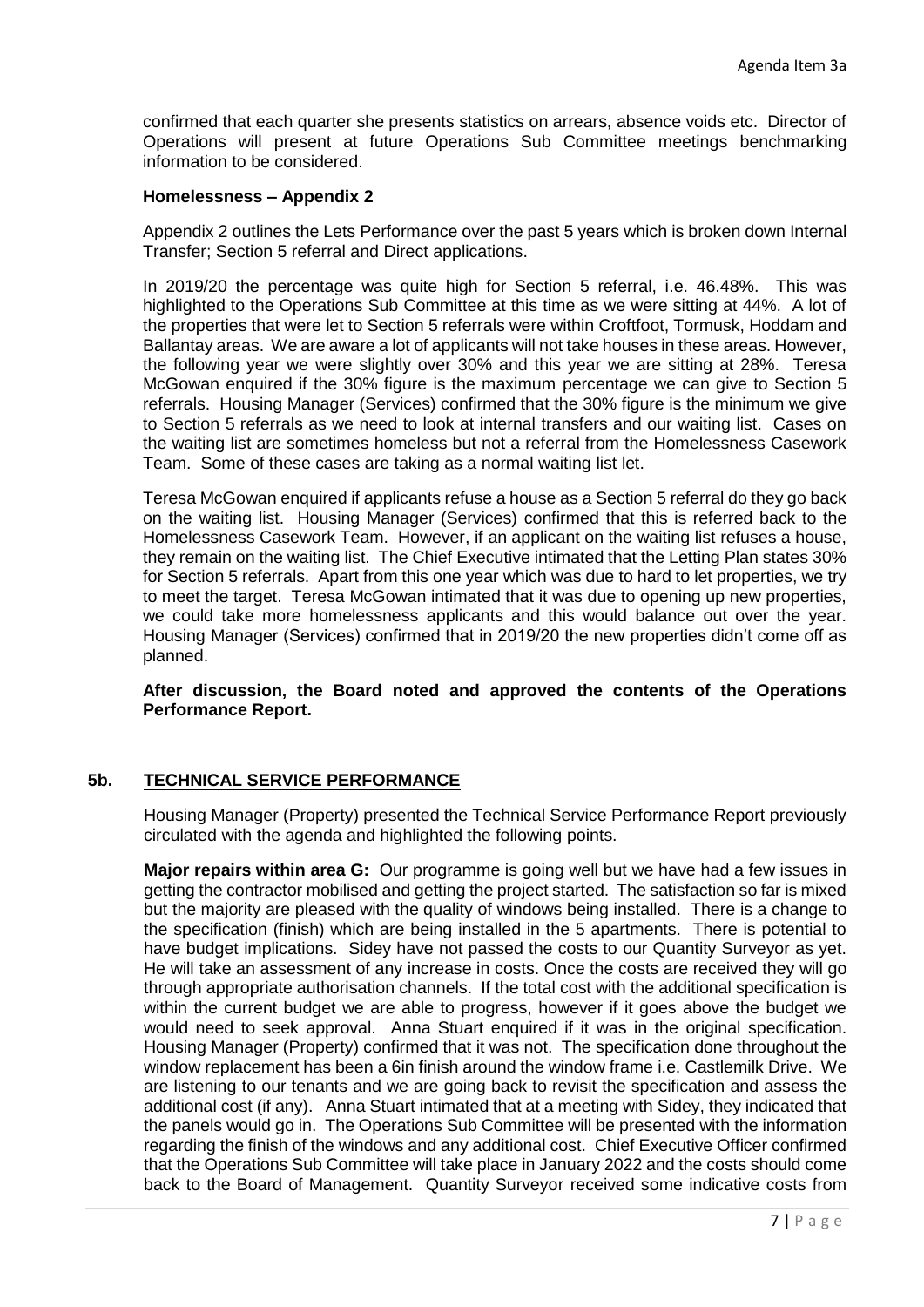Sidey which were too high and he is trying to negotiate with them. Teresa McGowan stated that Sidey should be taking responsibility for this and should be accepting the costs. The Chief Executive Officer confirmed that the specification for the window replacement does not include these panels. There will be a cost implication and we are trying to get the matter resolved as soon as possible.

Teresa McGowan asked for the Director of Finance/IT's opinion on this issue. Director of Finance/IT confirmed that his thoughts were operational and if the works need to be done, we will need to find the resources. It might be the case further down the line next year, we offset the costs i.e. we might do less work next year. Director of Finance/IT confirmed that we are awaiting the Stock Condition Survey results which may flag up more costs than what we have planned for.

**Gas Servicing:** There are 18 properties at this present time which have a late anniversary for this reporting year. This was due to the handover process of Barlia 3.

**Common Fire Risk Assessments**: We are underway with this year and are more than half way through. Initial feedback is that there are no major concerns.

**Ground Control**: Contract will cease this month and Caledonian will pick up the contract. Contract has been formalised. Tenants will be informed of the new contractor. Teresa McGowan enquired if the work has been completed for this year. Housing Manager (Property) confirmed that Ground Control intimated that they will leave the estate in a good state and Caledonian will pick up. The final invoice will be based on the quality of the estate. If we are not satisfied, we will not process the invoice.

|            | April - July 2021 / 2022 |            |
|------------|--------------------------|------------|
| Renewables |                          | Voids (33) |
| £50,425    |                          | £41,436    |
|            | April - July 2020 / 2021 |            |
| Renewables |                          | Voids (17) |
| £15,504    |                          | £9,213     |
|            | April - July 2019 / 2020 |            |
| Renewables |                          | Voids (26) |
| £26,868    |                          | Zero       |

# **Analysis of both renewals and void spend**

During April – July 2021, we have spent over £90,000 on renewables and voids. In comparison to last year we spent around £25K and the previous year was £26k. Housing Manager (Property) confirmed that for this financial year, repairs had opened up from the end of March. We were not completing any non-emergency repairs through the majority of the previous financial year. We are finding at this point, that the jobs which are being undertaken are of a bigger nature and costs for example, rot work, floors needing replaced, ceiling collapsing etc. As we have not been able to carry out preventative repair work last year we are seeing the knock on effect this year especially during the first quarter. The month of August is now down to £10,000. We are hoping this trend will come back into line with the budgets we have set.

**Key Risk:** We need to ensure that the reactive spend is monitored closely and any increase in costs will be reflected in forecasts and budget. Director of Operations will work closely with the Director of Finance/IT in relation to the trend of repairs spend.

Teresa McGowan intimated that this rise in costs will be reflective of catching up with repairs. Housing Manager (Property) confirmed that we are incurring additional costs as we are catching up in repairs that we were unable to carry out and the knock on effect of not carrying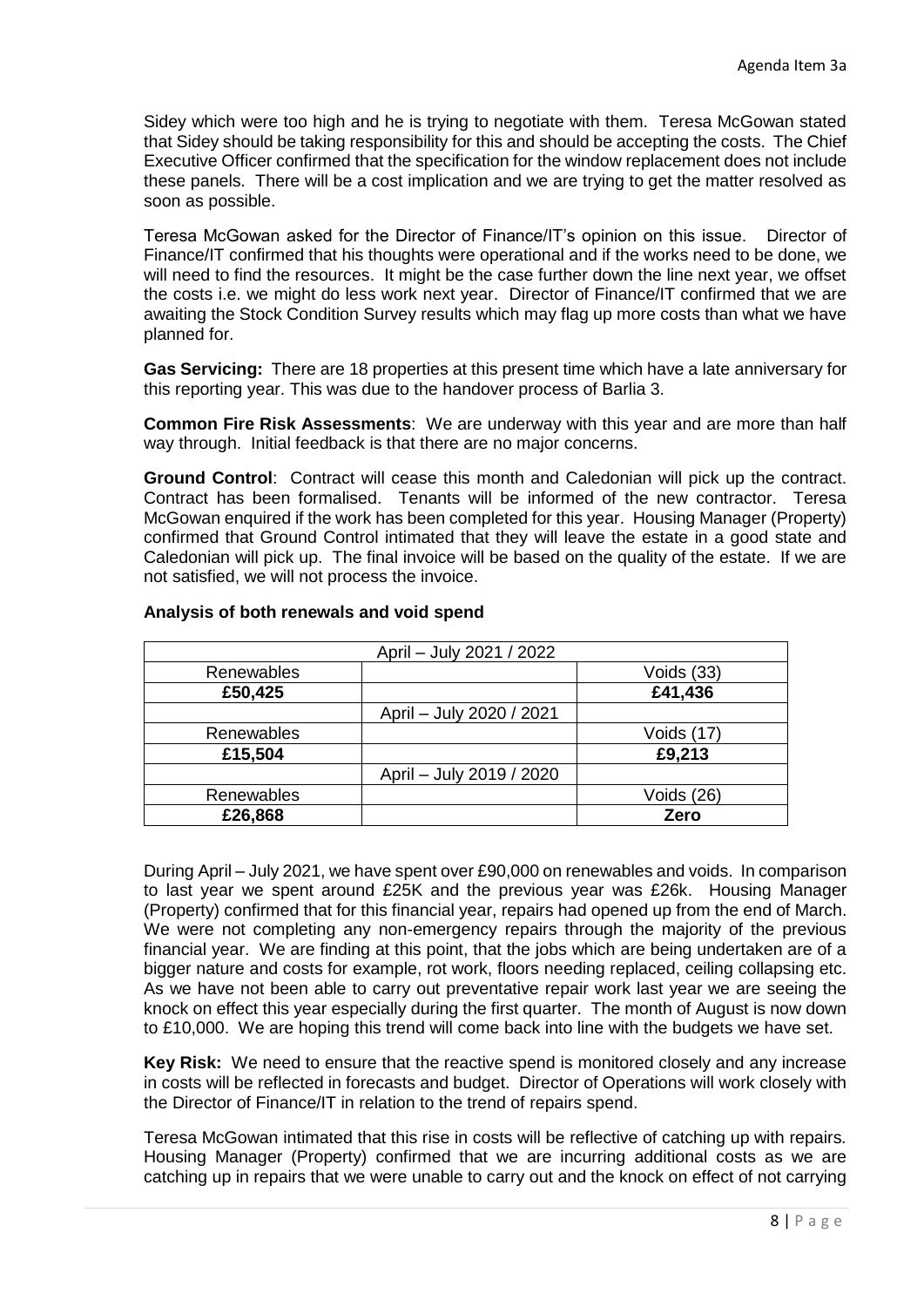out repairs. The Chief Executive Officer agreed with the Housing Manager (Property). Repairs that normally come under the contract are now actually needing to be renewed. We will be keeping this under review.

Director of Finance/IT intimated that we are sitting with £60k of accrued costs (August) and enquired if we have agreed with City Building the invoices for June, July and August. Housing Manager (Property) confirmed that in discussions with the Finance Officer, we have received the invoices for June and July. The August invoice has still to be received, however the renewable cost has been agreed.

## **After discussion, the Board noted and approved the contents of the Technical Performance Report.**

# **5c. FACTORING PERFORMANCE**

The Housing Manager (Property) presented the above report previously circulated with the agenda.

There is a target for outstanding debt to be below £40,000 during financial year 2021/2022. This relates to current factored owners. The table below provides analysis for periods 3-6 during the current financial year. There is also comparison to the previous reporting year.

| 2021/2022            |              |              |              |              |  |
|----------------------|--------------|--------------|--------------|--------------|--|
|                      | Period 3     | Period 4     | Period 5     | Period 6     |  |
| <b>Total Current</b> | £34,648.55   | £45,763.48   | £39,184.12   | £35,829.30   |  |
| FAC increase /       | $-E4,898.42$ | £11,114.93   | $-E6,579.36$ | $-E3,354.82$ |  |
| decrease             |              |              |              |              |  |
| Previous years       | $-E6,947.32$ | $-E3,782.42$ | $-E2,795.50$ | $-E3,298.58$ |  |
| comparison           |              |              |              |              |  |

**After discussion, the Board noted and approved the contents of the Factoring Performance.**

# **5d. COURT ACTION**

Housing Manager (Services) presented the above report previously circulated with the agenda.

There are nine cases in total, all for rent arrears.

#### *After discussion, the Board unanimously approved to proceed with further action including Court Action up to and including Decree for Eviction resulting in repossession of properties.*

Teresa McGowan enquired if there was a loan from the Government to assist tenants with arrears. Housing Manager (Services) intimated that the high arrears tenants are signposted to our Advice Team in the first instance before we issued NOP. We aim to get tenants to enter into an arrangement to pay back their arrears.

# **5e. EQUALITY AND DIVERSITY REPORT**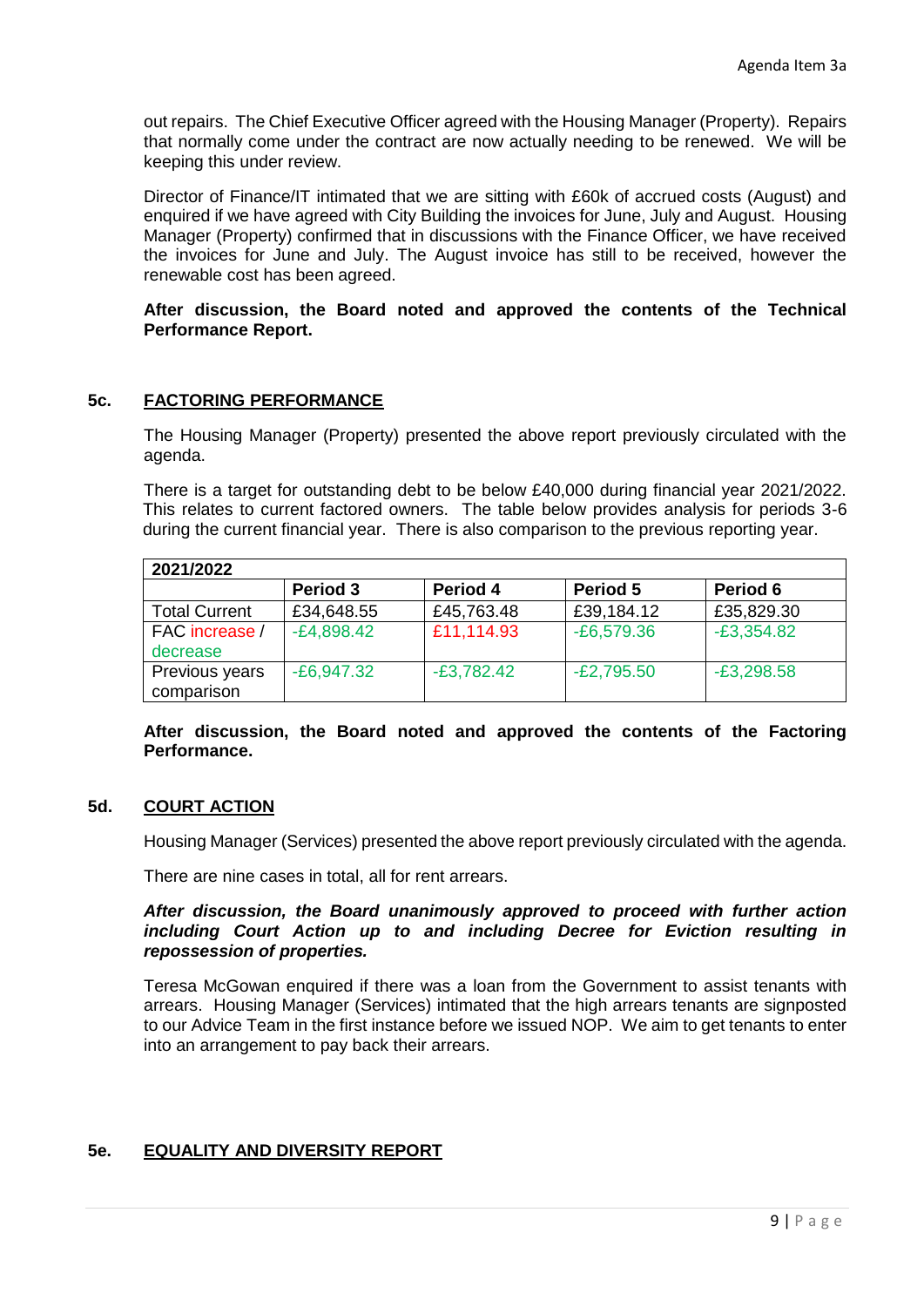Housing Manager (Services) presented the above report previously circulated with the agenda.

Anna Stuart enquired of those who do not complete the form. Housing Manager (Services) confirmed that it is not mandatory to complete the form.

## **The Board noted and approved the contents of the Equality and Diversity Report.**

## **6. MEDICAL ADAPTATIONS POLICY**

Housing Manager (Services) presented the above Policy previously circulated with the agenda.

#### **The Board noted and approved the Medical Adaptations Policy.**

#### **7. REQUEST FOR HOUSING AFGHANISTAN REFUGEES**

Housing Manager (Services) presented the above report previously circulated with the agenda.

Teresa McGowan enquired as to why the refugees cannot join the waiting list as other homeless applicants. The Chief Executive confirmed that the tenancies will belong to the City Council. They would pay the rent.

Chris O'Brien enquired if the Council would be dealing with any anti-social complaints etc. Housing Manager (Services) confirmed that if the casework team could not address the issue, we can give notice to the Council to remove the tenant and we would take the property back.

Housing Manager (Services) confirmed that we have 15 temporary furnished flats with GCC. Teresa McGowan intimated that she was not aware of this total and asked if we can discuss further at the next Operations Sub Committee meeting.

*Item redacted as contains sensitive information.*

Chris O'Brien enquired as to when an answer is required. It would be good to ascertain what other RSLs are doing.

Housing Manager (Services) is attending a briefing meeting on Tuesday 5<sup>th</sup> October 2021 and will report back as to what other RSLs are doing. If a decision is needed urgently, the Board will be updated by email. If not, Board will be updated at next Board meeting re outcome of Briefing meeting.

#### **6.55 pm Housing Manager (Services) and Housing Manager (Property) left the meeting**

### **8a. MANAGEMENT ACCOUNTS – AUGUST 2021**

Director of Finance & IT presented the above report previously circulated with the agenda.

The accounts cover the last 5 months. Trying to do a comparison with the last financial year is difficult so the last two years have been included. In terms of the business if we look over the last two years, we can take an average.

With regards to Reactive maintenance we are hopeful that things will start to slow down. We will find out over the coming months if this is the case.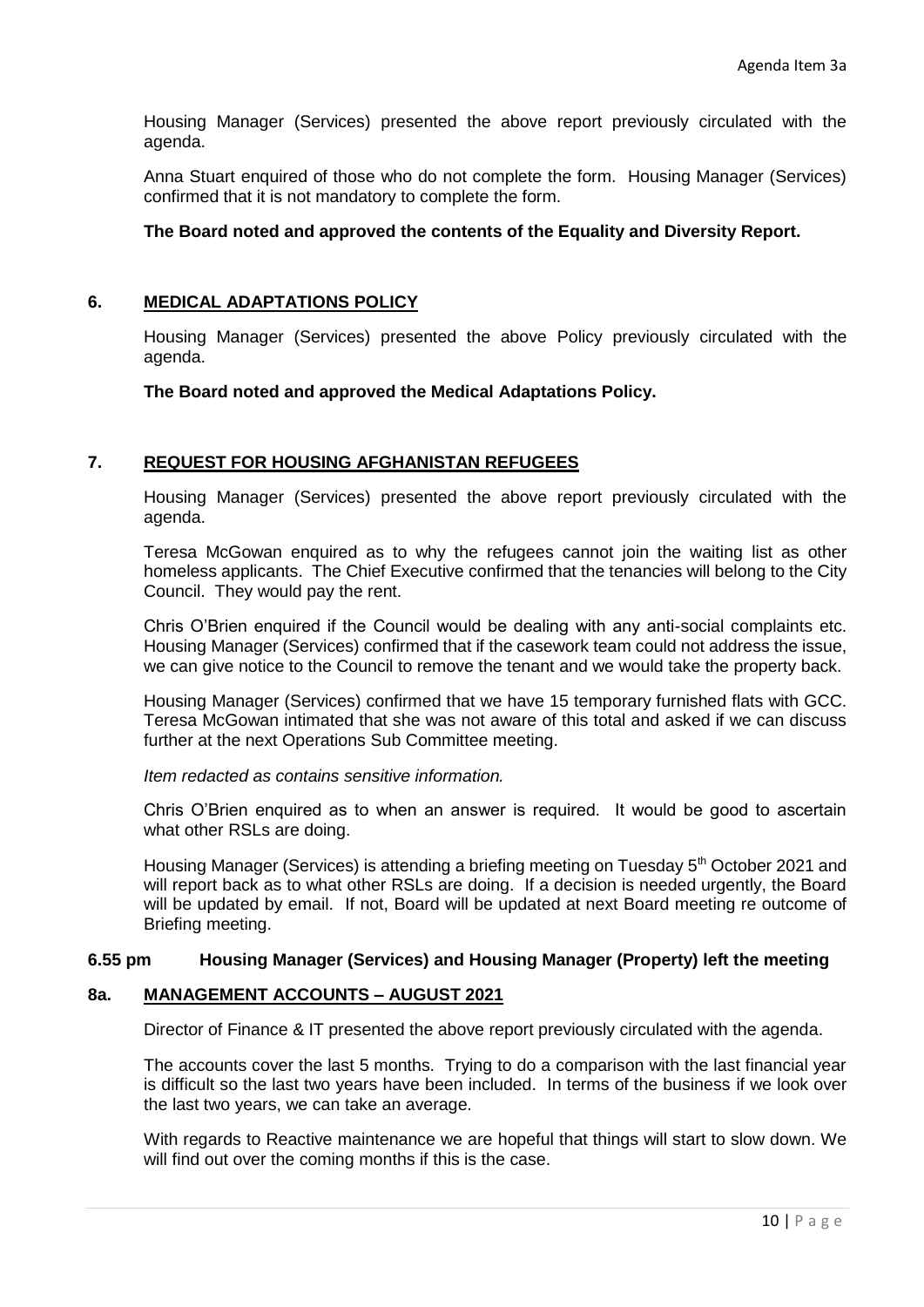We have a surplus of £176k against a budget of £203k. This was due to the 4 weekly rent cycle coinciding with the end of the month.

Rental income is a little lower as we had to cancel some of the secured rent increases. This was due to happen in September.

Major repairs – we have spent to date £106,000. This means that between now and the end of March we have £1m still to spend. This is a large value in a short space of time.

Accrued costs v invoices. We now have 2 months of invoices through from City Building. However by the end of September we will have August and September still to accrue.

In July we were £28,000 above budget for day to day repairs and in August it accelerated to £46,000. We will continue to monitor this.

Capital expenditure: we did not get a valuation certificate from Crudens. This does not cause a problem but it just means that there is no new build expenditure during August. Following a meeting with the Development Consultant a couple of weeks ago, an error was identified going back to historical data. This has been ironed out and we will move £15k into a year and half from now. This is just a fluctuation in timing.

If trying to ascertain like for like figures, we need to go back to 2019. If we do this, we would have a surplus of £138,000 in August. This year the surplus would be £60k. Broadly we are £70k below where we would have been 2 years ago. This is due to more management costs, more reactive maintenance and more income.

Chairperson enquired if the management costs are balanced up with grant income. Director of Finance/IT confirmed that a significant part would be. Management costs will include wider role expenditure. Wider role expenditure is higher and grant income is higher.

Arrears: The arrears trend stays flat. If we compare against pre COVID levels 2019, we were sitting around £100k. The SHR and SFHA are talking about arrears coming back to pre COVID levels. The Chief Executive confirmed that the Board receive comparisons every quarter end and we can see where we sit with others. We are aware that we are sitting above the level pre COVID and we are aware that we are £25k lower than this time last year. It would be good to compare when the financial accounts are produced. Director of Finance/IT to carry out. The comparators would be good to measure in terms of where we stand in terms of benchmarking ourselves and look at our levels now and where we are in the sector.

Bank balance is £400k.

Chair enquired of the pensions liability significantly deteriorating in March from £146k to £845k. Director of Finance/IT confirmed that this liability is for both SHAPS and Strathclyde. The Chair asked the Director of Finance/IT to produce a report for the next Board meeting re valuations for both schemes and the past deficit liability. Director of Finance/IT to bring the valuations from Hymans and Strathclyde Pension Fund.

The Chair confirmed at a recent workshop with EVH it was intimated that the valuations were going to stay the same until September 2022. Director of Finance/IT confirmed that the past service deficit will stay the same but the valuations can fluctuate massively from one year to another.

Major repairs profiling from Director of Operations will determine what we will spend month to month.

Loan covenant is met.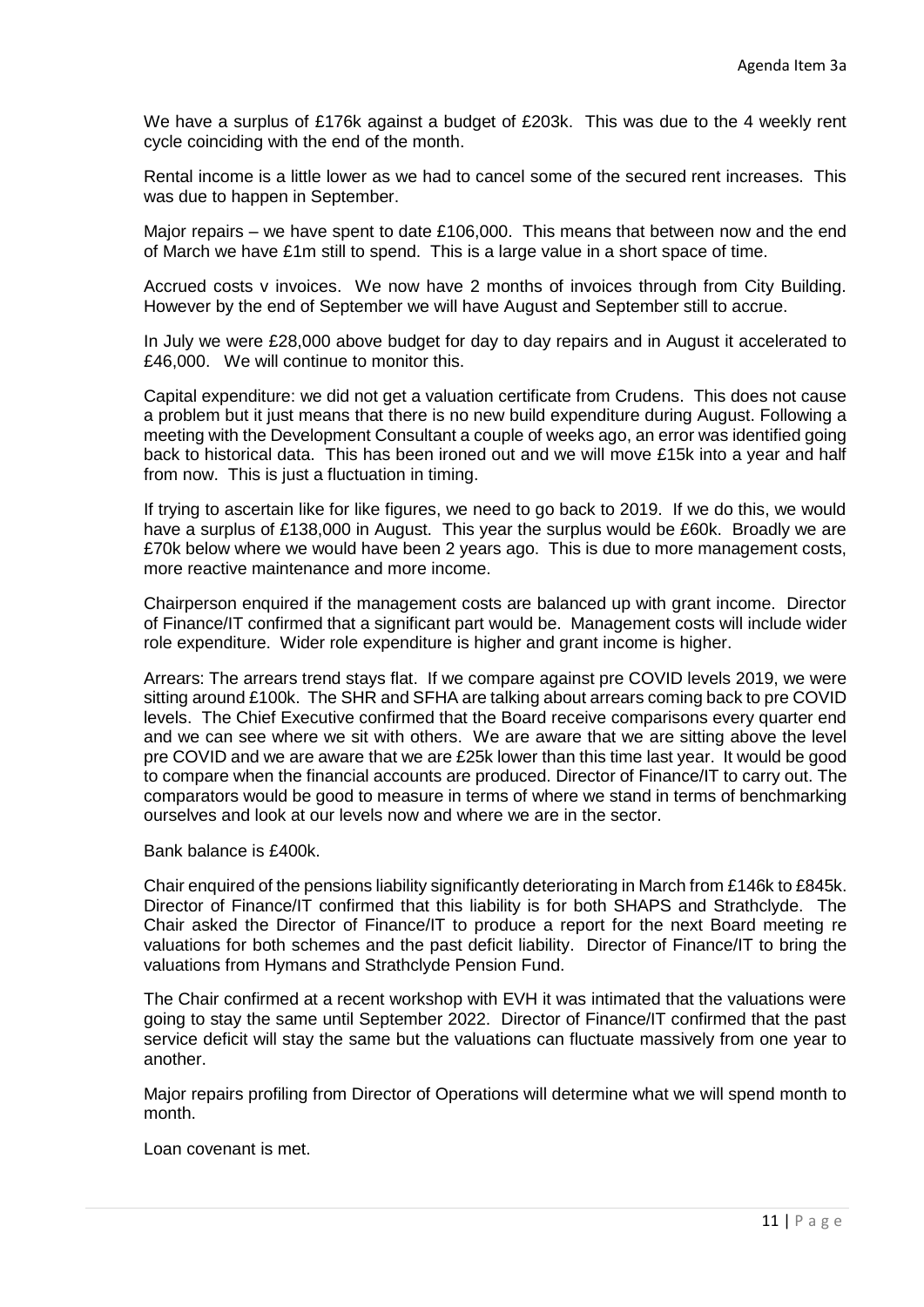Timely payment of suppliers – slipped. Can be slow getting invoices from contractors and suppliers.

Estate maintenance forecast of £345,000 may have to increase (passing to Caledonian)

*After discussion, the Board unanimously approved the Management Accounts for August.*

# **8b. CASSILTOUN STABLES NURSERY AND CASSILTOUN TRUST MANAGEMENT ACCOUNTS**

Director of Finance & IT presented the above set of accounts previously circulated with the agenda.

**Nursery**: The nursery is ahead of its budget. Forecast for the year is also an improvement. Cash in the bank is just under £200k.

**Trust**: Hawthorne Boyle has not invoiced the Trust for the survey work they have done. They are currently incurring a high surplus. However, we are anticipating to be £10k below the budget. Cash in bank £164,000

#### *The Board noted the Management Accounts for both Cassiltoun Stables Nursery and Cassiltoun Trust.*

#### **8c. LIBOR TRANSITION**

The Chair reported that the Association has entered into a loan facility agreement originally dated 26 March 2009 as amended from time to time (together the **Facility Agreement**) with Barclays Bank UK PLC as Arranger, Agent and Original Lender.

It was further reported that the purpose of the meeting is to consider and, if thought fit, to approve certain amendments to the existing Facility Agreement in order to document the mechanics for the change in floating rate interest basis from LIBOR to Bank of England Base Rate as set out in the Amendment Agreement (as defined below) with effect from the date of completion of the Amendment Agreement (as defined below).

#### **Documents**

The following documents (together the **Documents**) were produced to the meeting in substantially their final form:

- 1.1 a draft amendment agreement (the **Amendment Agreement**) to be made between the Association and the Facility Agent detailing the proposed amendments to the Facility Agreement; and
- 1.1 a draft officer's certificate (the **Officer's Certificate**) to be given by an Authorised Signatory (as defined below) of the Association to the Facility Agent containing various certificates and confirmations required pursuant to the Amendment Agreement.

#### 2. Discussion

2.1 The Board discussed: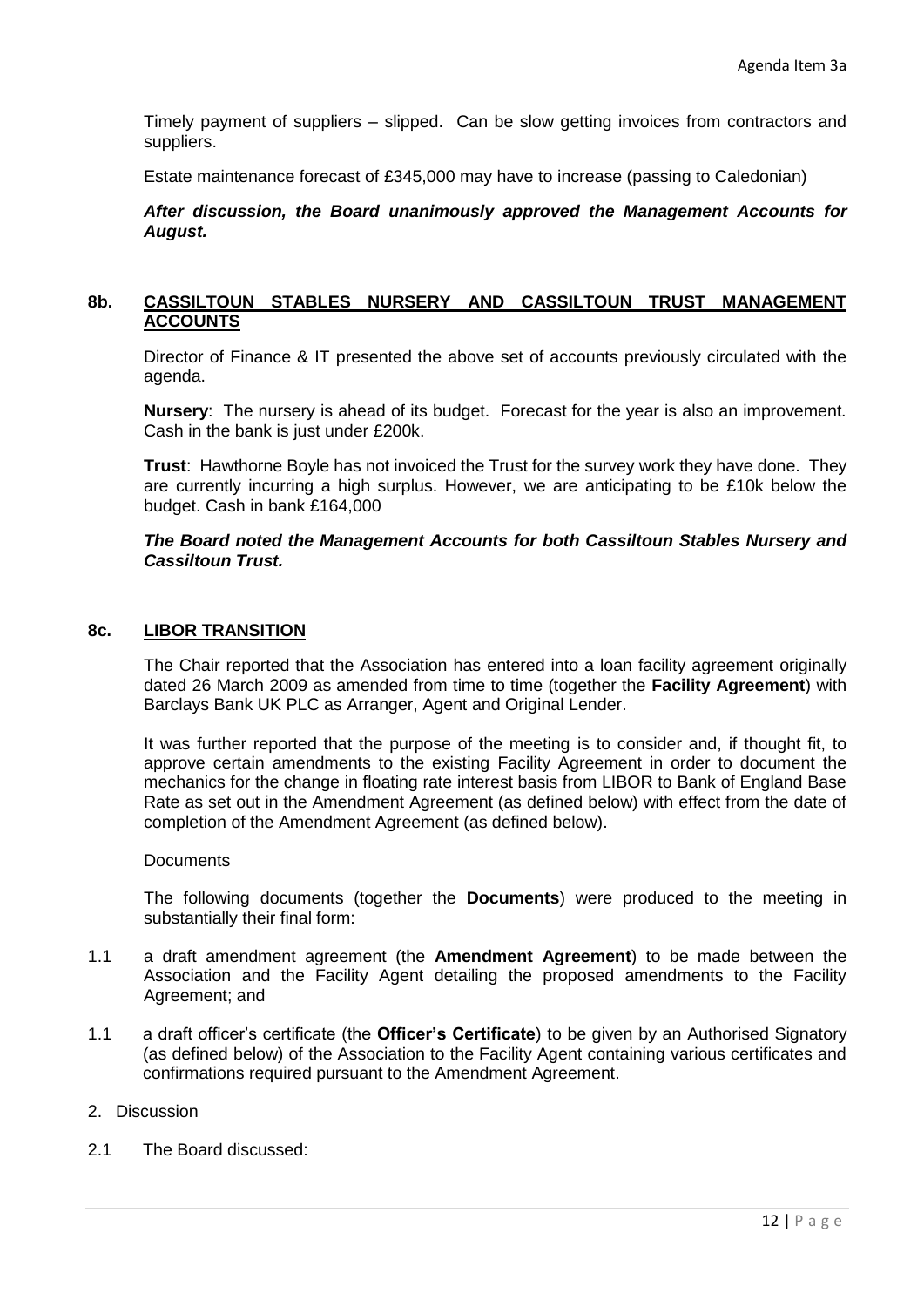- 2.1.1 the amendments that will be made to the Facility Agreement under and by virtue of the Amendment Agreement; and
- 2.1.2 the rights and obligations of the Association under and pursuant to each of the Documents.
- 2.2 The contents of the Documents were noted.
- 2.3 It was further noted:
	- 2.3.1 that the Association has received the appropriate internal financial advice and external financial advice in order to make this assessment;
	- 2.3.2 that entering into the Amendment Agreement is consistent with the Association's approved borrowing strategy;
	- 2.3.3 that the Board considers the entry into the Documents in accordance with the terms of the Documents is in the best interests of the Association; and
	- 2.3.4 that the execution and delivery of each of the Documents and the exercise by the Association of its respective rights and the performance of its respective obligations under them would not contravene any provision of the Association's Rules in any material respect.

### 3. Resolutions

After due and careful consideration IT WAS RESOLVED THAT:

- 3.1 Each of the Documents be approved in the form or in substantially the form of the relevant drafts produced to the meeting.
- 3.2 The terms of the Amendment Agreement and the transactions contemplated thereby, the performance by the Association of its obligations thereunder and the execution and delivery by the Association of each of the Documents be approved.
- 3.3 The assumption by the Association of the obligations contemplated by each of the Documents and the transactions contemplated thereby be approved.
- 3.4 Any one of the persons holding the offices of the Association specified below (or any equivalent office from time to time):

Chief Executive Director of Finance & IT

be and is hereby authorised for and on behalf of the Association to negotiate and agree the final terms of the Documents and any other letter, deed or document relating thereto with such amendments as such person shall (in their absolute discretion) deem necessary or appropriate (such approval conclusively evidenced by the execution of such Documents in accordance with these resolutions);

3.5 Any one member of the Board or any one of the persons holding the offices of the Association specified below (or any equivalent office from time to time) (each an **Authorised Signatory**  and together the **Authorised Signatories**):

Chief Executive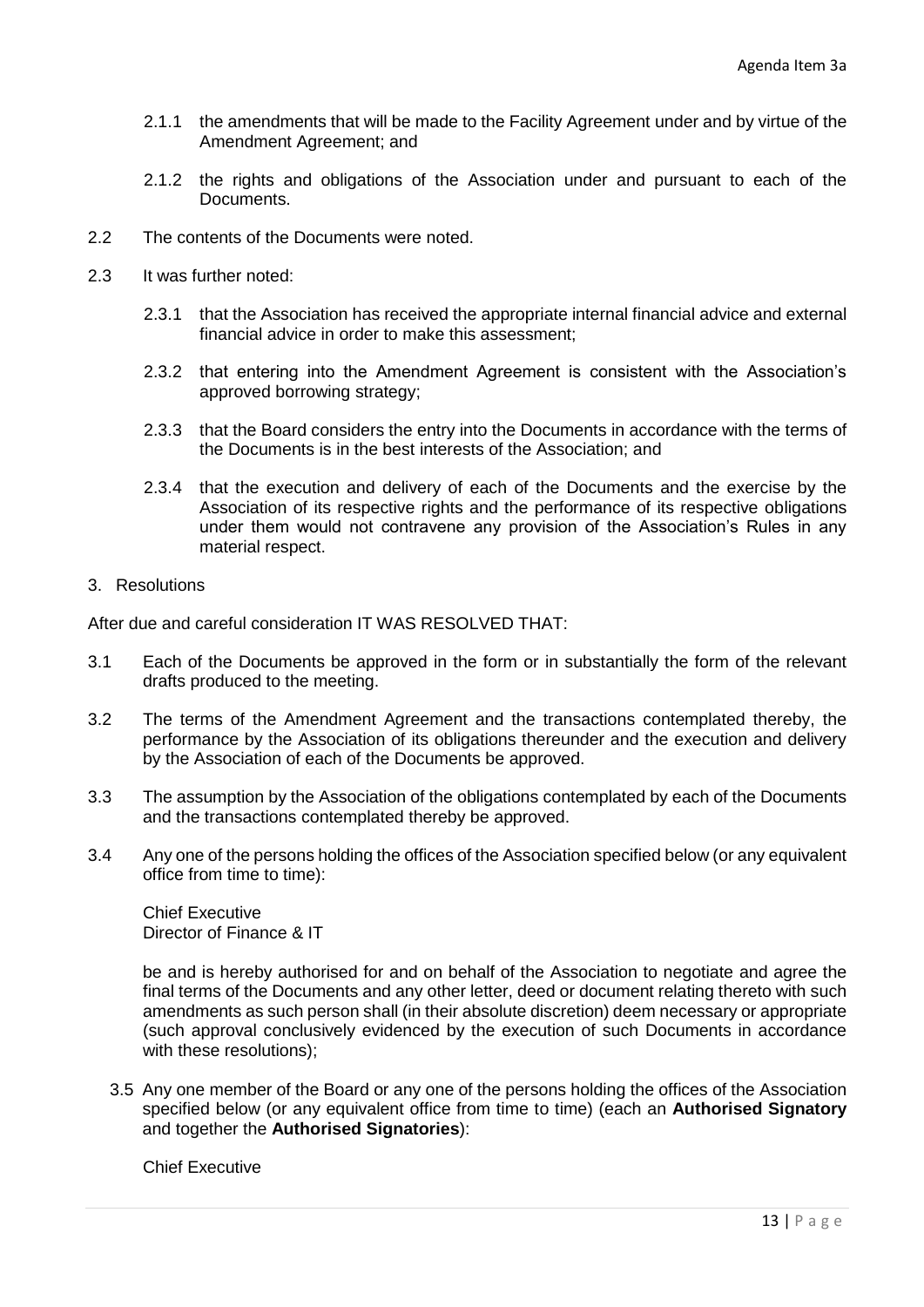Director of Finance & IT

be and is hereby authorised for and on behalf of the Association to execute Any one of the Authorised Signatories be and is hereby authorised on behalf of the Association to execute and deliver any other documents, notices, letters or other communications, to provide certified copy documents and to perform all matters, acts and things which such person in his/her absolute discretion deems to be necessary or desirable in connection with any of the Documents.

3.6 All necessary entries in the books and records of the Association will be made to reflect the above matters and make all necessary filings at the Financial Conduct Authority or any other competent authority.

#### **Update of Signatories**

Director of Finance/IT also confirmed that we have old signatories on our Loan Agreement, i.e. Charlie Millar, Jean White and Christine Miller. We need to replace with relevant signatories. Director of Finance/IT recommended adding the undernoted signatories

Clair Malpas, Chief Executive Richard Sullivan, Treasurer Evelyn Ferguson, Secretary

Teresa McGowan enquired as to why we do not update the signatories. Director of Finance/IT confirmed that we have not needed to.

Teresa McGowan asked if she could read over the Libor Transition document and come back with any questions next week (by  $4<sup>th</sup>$  October 2021).

#### **19.40 pm Director of Finance/IT left the meeting.**

#### **9. DRAFT ASSURANCE STATEMENT**

The Chief Executive Officer presented the draft Assurance Statement previously circulated with the agenda.

The SHR is requesting a statement in relation to compliance with COVID as well as Equalities. As the Board are aware, the Equalities guidance came out late however, the SHR is asking for confirmation that we are working towards an Action Plan and how we can collect Equalities data.

As the Board are aware, the Housing Manager (Property) mentioned in his report 18 properties that were late for gas servicing. However, the Board are aware as to why the properties were late (new build properties). These properties have all been serviced. This information will be contained in the ARC Return.

**After discussion, the Board unanimously approved the Assurance Statement for 2020/21.**

#### **10. GOVERANCE TIMETABLE**

The Chief Executive Officer presented the above document previously circulated with the agenda.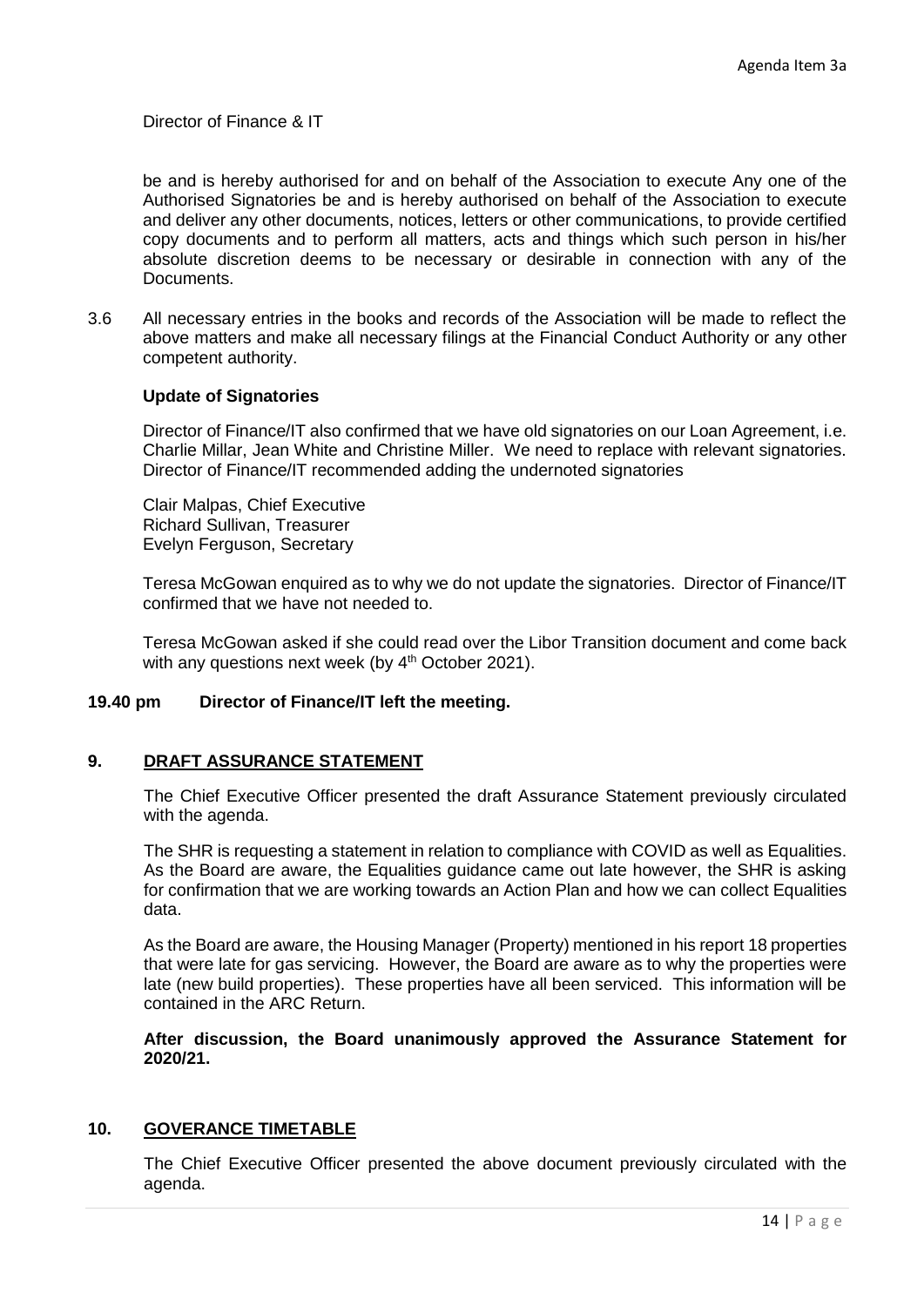The Governance Timetable has been amended to include the Operations Sub Committee. It was also recommended to remove the Board Meeting on 15<sup>th</sup> December as we now have resurrected the Operations Sub Committee. The Regeneration Sub Committee date in 14 July 2022 has been moved to 18 August 2022 to give the Board a recess in July.

# *After discussion, the Board unanimously approved the amended Governance Timetable.*

# **11. DONATION POLICY**

The Chief Executive Officer presented the above Donation Policy previously circulated with the agenda.

*After discussion, the Board unanimously approved the Donation Policy.*

# **12. CORRESPONDENCE**

**Scottish Housing Awards:** Thank you note from Michelle Mundie, Acting Head of Housing, Neighbourhood, Regeneration and Sustainability Resources for joining staff and Board at the Scottish Housing Awards.

#### **13. NEW MEMBERSHIP APPLICATIONS**

None

# **14. USE OF SEAL**

None

# **15. ENTITLEMENTS, PAYMENTS & BENEFITS REGISTER**

None

# **16. NOTIFIABLE EVENTS**

As the Board are aware, there are two notifiable events at present: -

- 1. Ongoing operational issues regarding COVID which the SHR have indicated that they would wish to remain live.
- 2. Redacted as contains sensitive information.
- 3. To be notified at the end of the meeting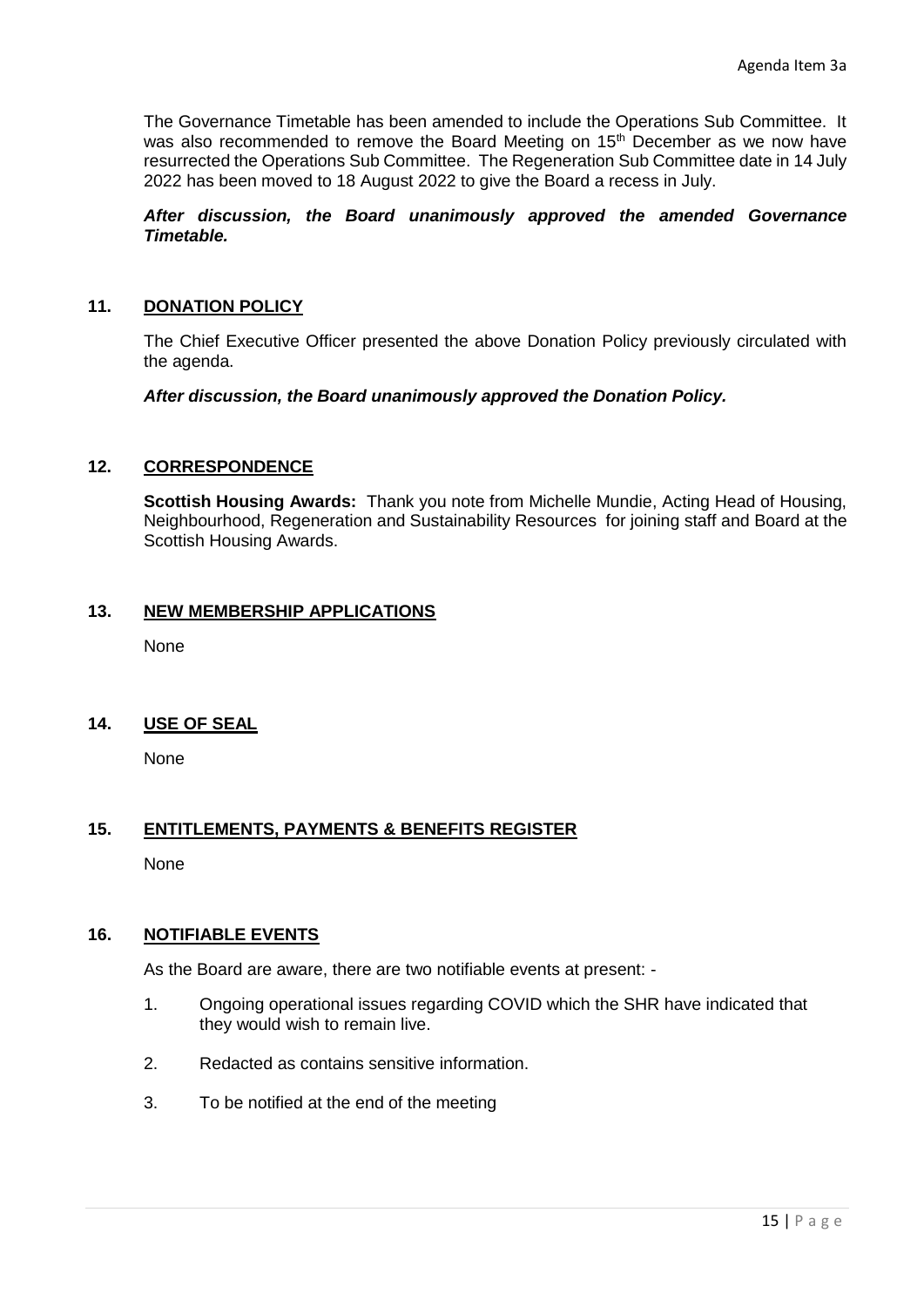# **17. SUBSIDIARY & SUB-COMMITTEE DECISIONS & MINUTES MADE 19th AUGUST 2021 – 29TH SEPTEMBER 2021**

#### **Cassiltoun Trust – 1st September 2021 - AGM**

Board Membership:

Anna Stuart MBE

Christine Devine MBE

Charlie Turner

Charlie Millar

Evelyn Ferguson

Lewis MacSween

Susan Casey

Councillor Glenn Elder

#### **Election of Office Bearers:**

Chairperson - Anna Stuart MBE

Vice Chairperson – Christine Devine MBE

#### **Board of Trustees Meeting – 1 st September 2021**

Community Bursary – Approval for £1000 being the £500 rolled over from last year to be split in two e.g. £500.

Traffic Light Report – Approved.

Management Accounts – July 2021 – Approved.

Policies:

- (a) Policy & Procedure Serious Complaints against the Chief Executive Approved
- (b) Protocol for Managing alleged breach of Code of Conduct by Governing Body Member Approved.
- (c) Procurement Policy Approved

#### **Cassiltoun Stables Nursery – 16th September 2021**

Election of chairperson – Anna Stuart

Senior CDO – approval for one day per month to attend University to carry out BA in Childhood Practice

Traffic light report – as at 31 March 21 – approved

6 month traffic light report – approved

COVID 19 Risk Assessment update – approved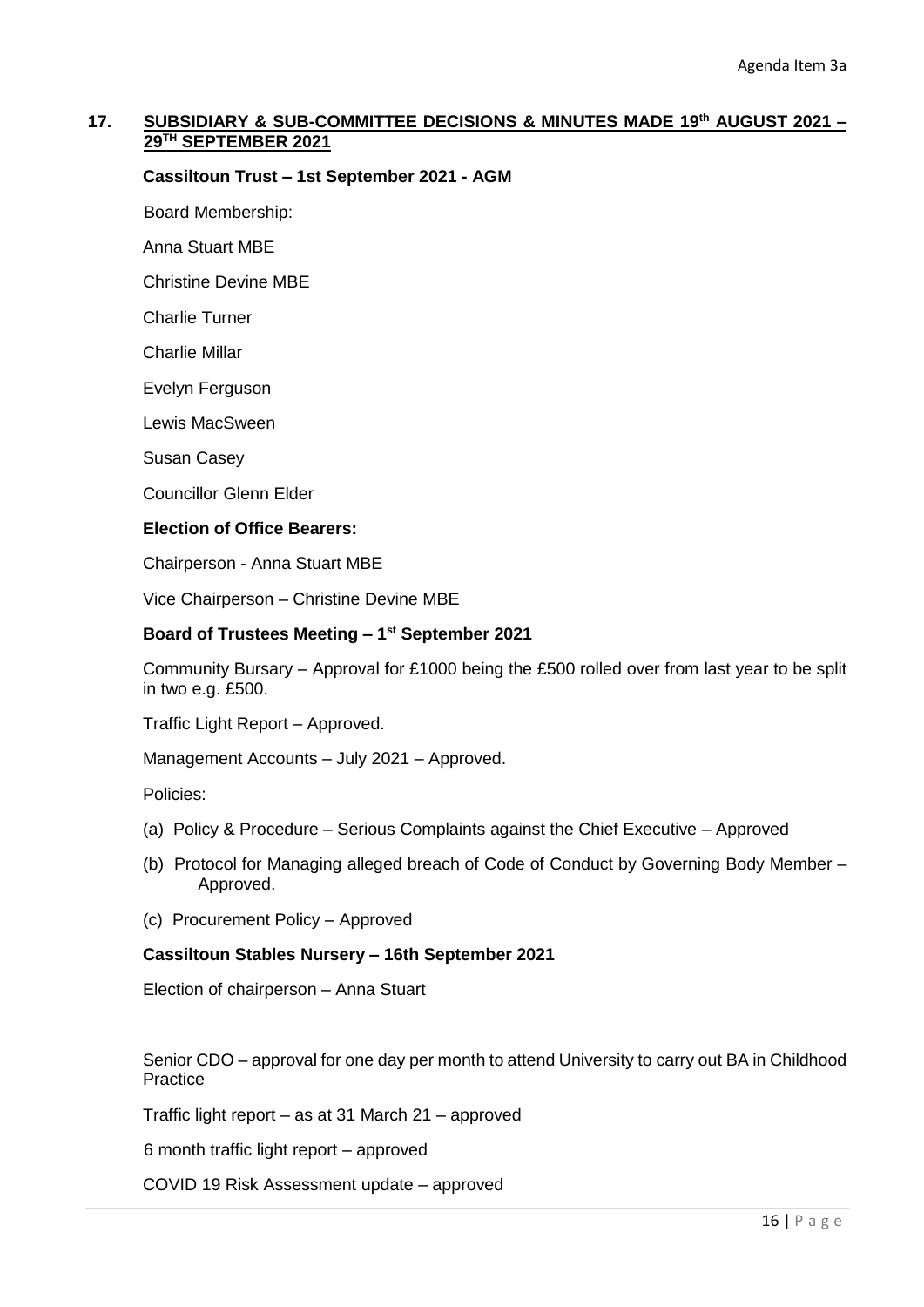Management Accounts for August – approved

Staff Salaries Review – approved

Board training topics – approved

Protocol for Managing an Alleged/ Suspected Breach of Code of Conduct by Governing Body Members - approved

Group Policy and Procedure Serious Complaints Against the Chief Executive - approved

Procurement Policy – approved

Critical Incidents Policy - approved

Curriculum Policy - approved

Parent /Carer Participation Policy - approved

Administration of Medication Policy – approved

#### **The Board noted the Sub Committee and Subsidiaries decisions.**

#### **18. HEALTH & SAFETY/HWL**

**H&S:** No accidents recorded

**COVID Risk Assessment:** We are complying with the current COVID Risk Assessment. We are ensuring that staff are isolating if they show symptoms and also asking staff to isolate if any of their family test positive. We currently have 2 members of staff working from home as family members have contracted COVID.

The CEO informed the Board that a member of the public had made inappropriate approaches to a member of staff via email. The CEO emailed the person concerned outlining that this was not acceptable. The person turned up at the office and were escorted off the building. Housing Manager (Property) took control of the situation. The police were called and are contacting the person concerned.

**HWL**: Continuing through the Action Plan.

# **19. AOCB**

**Discipline & Grievance Training for Board Members:** Tuesday 19th October 2021 at 5.30 pm – 7.30 pm via Zoom. Natasha Richardson will facilitate the training.

**CCTV Camera**: Cassiltoun Trust manages the CCTV. As there is data protection issues around the camera, approval was sought to take over the CCTV from Cassiltoun Trust.

**Policy Register:** On our register there is a policy entitled "Policy Statement on Scottish Assured Tenancy Agreement". This policy does not exist. Approval was sought to remove this from the Policy Register.

#### **8.00 pm Standing Orders**